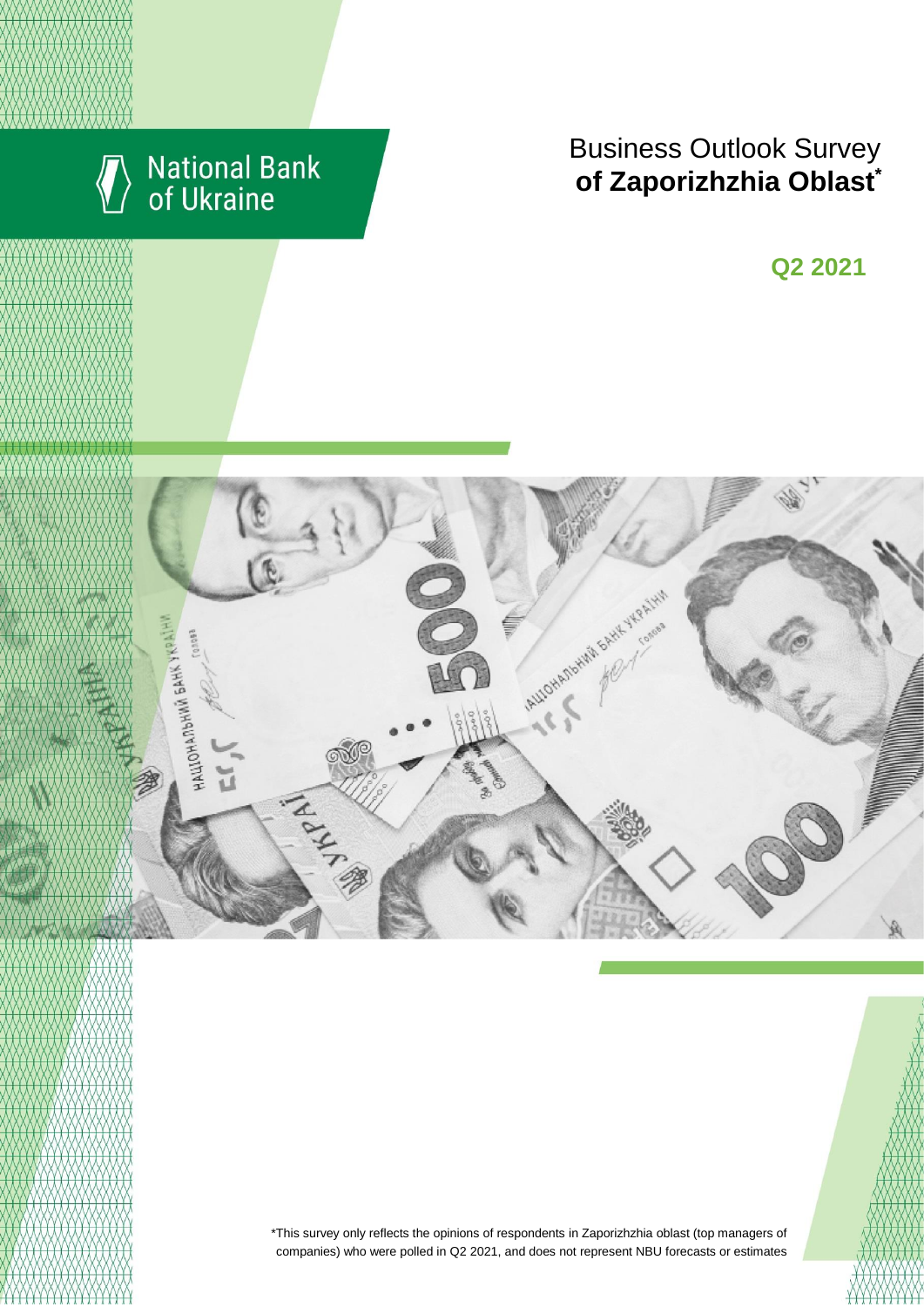**A survey of companies carried out in Zaporizhzhia oblast in Q2 2021 showed that respondents expected that the output of Ukrainian goods and services would grow over the next 12 months. They had positive expectations for the performance of their companies over the same period.** Respondents expected lower inflation and depreciation.

### **The top managers of companies expected that over the next 12 months:**

- **the output of Ukrainian goods and services would grow** faster: the balance of responses was 23.1% compared with 7.4% in Q1 2021 (Figure 1) and 15.9% across Ukraine
- **prices for consumer goods and services would rise more slowly**: 59.3% of respondents expected that the inflation rate would not exceed 7.5% (compared with 40.7% in the previous quarter and 54.2% across Ukraine). Respondents referred to production costs, the exchange rate and household income as the **main inflation drivers** (Figure 2)
- **the domestic currency would depreciate at a slower pace:** 59.3% of respondents expected the hryvnia to weaken against the US dollar compared with 74.1% in the previous quarter and 63.6% across Ukraine
- **the financial and economic standings of their companies would improve:** the balance of expectations was 12.0% compared with 7.7% in the previous quarter and 18.3% across Ukraine (see Table)
- **total sales would remain unchanged**: the balance of responses was 0.0% (compared to 11.5% in Q1 2021) (see Table). **External sales were expected to increase**, the balance of responses being 14.3%, the same as in Q1 2021). Overall, the balances of responses across Ukraine were 21.0% for each
- **the growth in investment** both in construction and in machinery, equipment, and tools **would increase more quickly:**  the balances of responses were 12.0% and 23.1% respectively (compared with 3.8% for each in Q1 2021). Across Ukraine the balances of responses were 6.4% and 16.9% respectively
- **staff numbers at their companies would remain unchanged**: the balance of responses was 0.0% compared with (-3.7%) in the previous quarter. Across Ukraine staff numbers were expected to decrease slightly (-1.0%) (Figure 4)
- **purchase prices would rise dramatically** (the balance of responses was 100.0%). **Selling prices** would grow at a fast pace (the balance of responses was 74.1%) compared with 96.3% and 55.6% respectively in the previous quarter (Figure 6). Energy prices, raw material and supplies prices and wage costs were cited as the main selling price drivers (Figure 7)
- **per-unit production costs** and **wage costs per staff member would grow:** the balances of responses were 70.4% and 65.4% respectively (compared with 74.1% and 81.5% respectively in Q1 2021) (Figures 4 and 6).

Respondents referred to high raw material and supplies prices together with energy prices as **the main drags on the ability of their companies to boost production** (Figure 5).

Respondents expected **an increase in their borrowing needs** in the near future (Figure 8). The companies that planned to take out corporate loans usually opted for domestic currency ones. Respondents said that lending conditions had eased slightly (Figure 9). High loan rates were cited as the main factor that deterred companies from taking out loans (Figure 10).

A total of **92.6% of respondents** said that **they had encountered no difficulties in effecting transactions with funds deposited in bank accounts** (97.5% across Ukraine).

**Assessments of financial and economic standings as of the time of the survey** (Figure 3)

- **Respondents continued to assess their current financial and economic standings as bad**: the balance of responses was (-3.7%) compared with (-28.0%). Across Ukraine, the current financial and economic standings of companies were assessed as good, the balance of responses being 6.0%.
- **Finished goods stocks had decreased and were assessed at a level lower than the normal one**: the balance of responses was (-11.1%) compared with (-16.7%) in Q1 2021.
- **Spare production capacity had increased**. Companies had a sufficient amount of unutilized production capacity to meet any unexpected rise in demand: the balance of responses was 7.4% (compared with 3.8% in Q1 2021).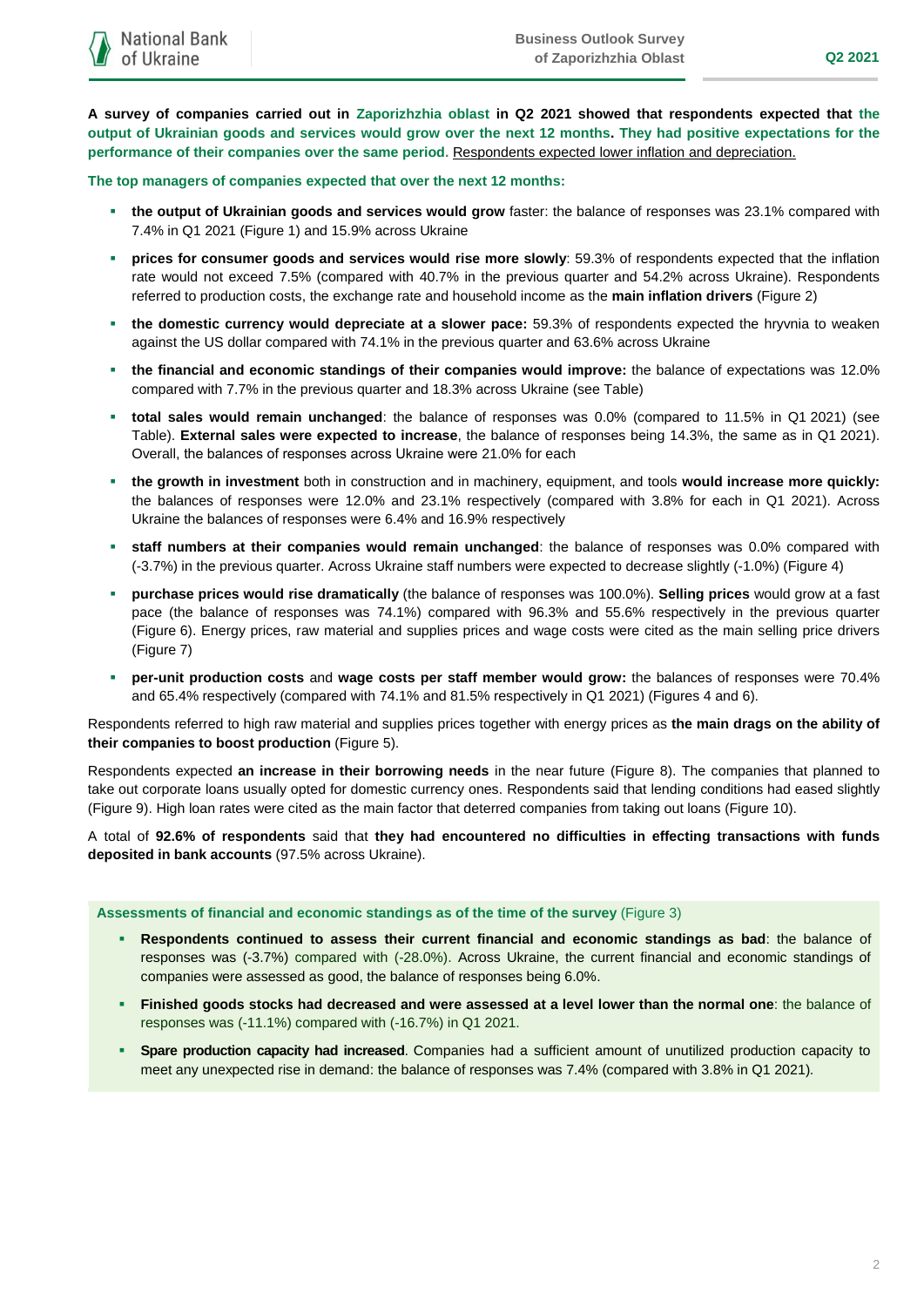# **Survey Details1,2**



- **Period: 5 May through 1 June 2021.**
- A total of 27 companies were polled.
- A representative sample was generated on the basis of the following economic activities: agriculture and the manufacturing industry.

## **Business Outlook Index for Next 12 Months in Terms of Oblasts<sup>3</sup> , %**



\*a quartile is the value of the BOI where an ordered sample is divided into four equal-sized subgroups

\*\*a median is the value of the BOI in the middle of an ordered sampled where the sample is divided into two equal-sized subgroups

| <b>Expectations over next 12 months for</b>   | Balances of responses, %      |         |         |        |                   |
|-----------------------------------------------|-------------------------------|---------|---------|--------|-------------------|
|                                               | Q <sub>2</sub> 2 <sub>0</sub> | Q3 20   | Q4 20   | Q1 21  | Q <sub>2</sub> 21 |
| Financial and economic standings              | 0.0                           | $-3.7$  | 3.8     | 7.7    | 12.0              |
| <b>Total sales</b>                            | 3.8                           | $-22.2$ | $-11.1$ | 11.5   | 0.0               |
| Investment in construction                    | $-3.7$                        | $-4.0$  | 0.0     | 3.8    | 12.0              |
| Investment in machinery, equipment, and tools | $-7.4$                        | 3.8     | 14.8    | 3.8    | 23.1              |
| Staff numbers                                 | $-14.8$                       | $-17.9$ | 3.6     | $-3.7$ | 0.0               |

### **Table. The Business Outlook Index of Companies in Zaporizhzhia Oblast and Its Components**

1

<sup>1</sup> This sample was generated in proportion to the contribution of each oblast and each economic activity to Ukraine's gross value added.

<sup>2</sup> Data for totals and components may be subject to rounding effects.

<sup>&</sup>lt;sup>3</sup> The business outlook index (BOI) is an aggregate indicator for expected business performance over the next 12 months. It is calculated using the balances of respondents' responses regarding changes in the financial and economic standings of their companies and future economic activity.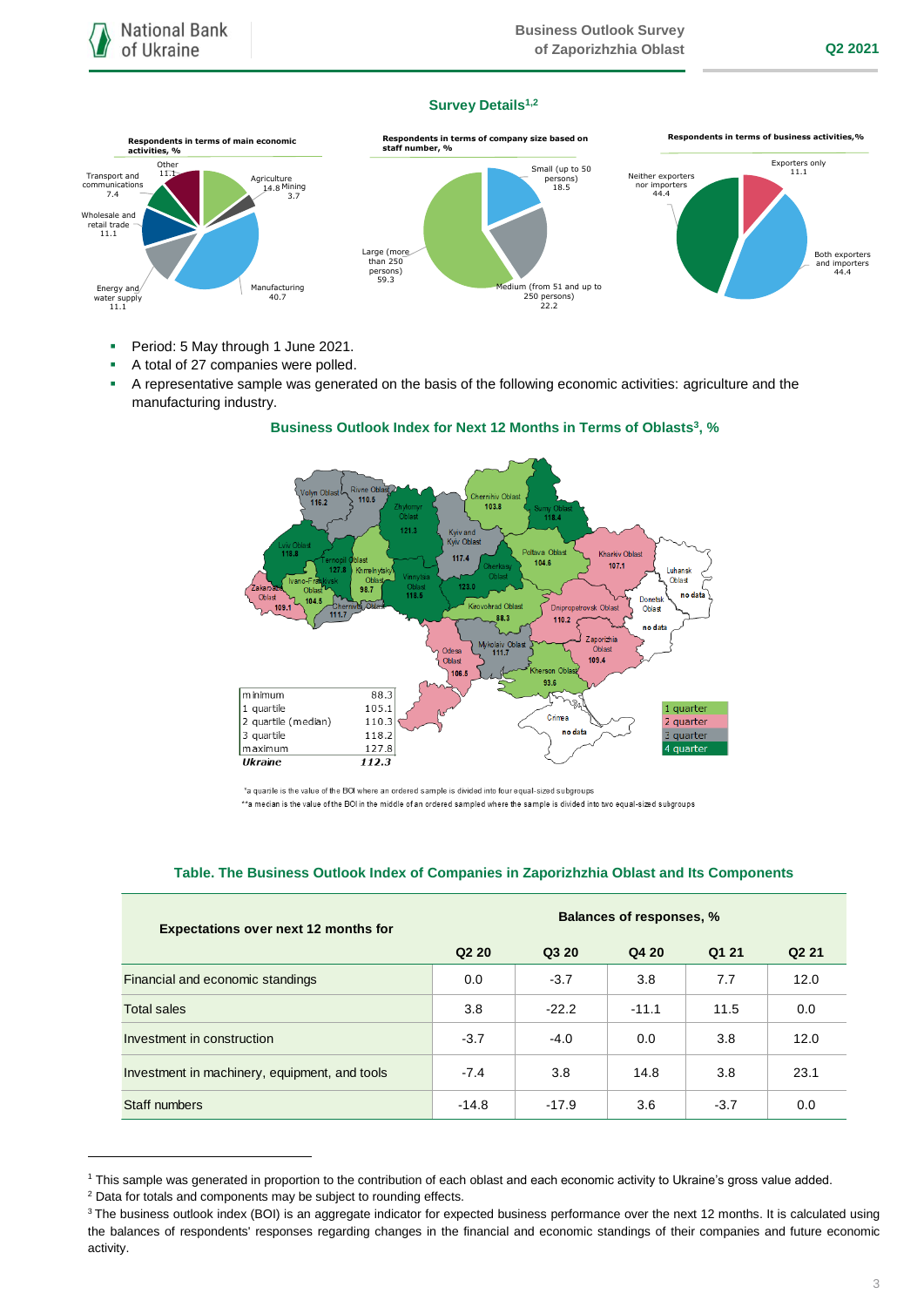# Figure 1 Figure 2





-30 -20 -10  $\overline{0}$ 10 Q2 20 Q3 20 Q4 20 Q1 21 Q2 21 **Companies' economic activity as of the time of the survey, balance of responses Financial and economic standings** ■Finished goods stocks **Unutilized production capacity** 





# Figure 3 **Figure 4**

**Staff level and wage cost expectations for next 12 months, balance of responses**





**Expectations of producer prices for next 12 months,**